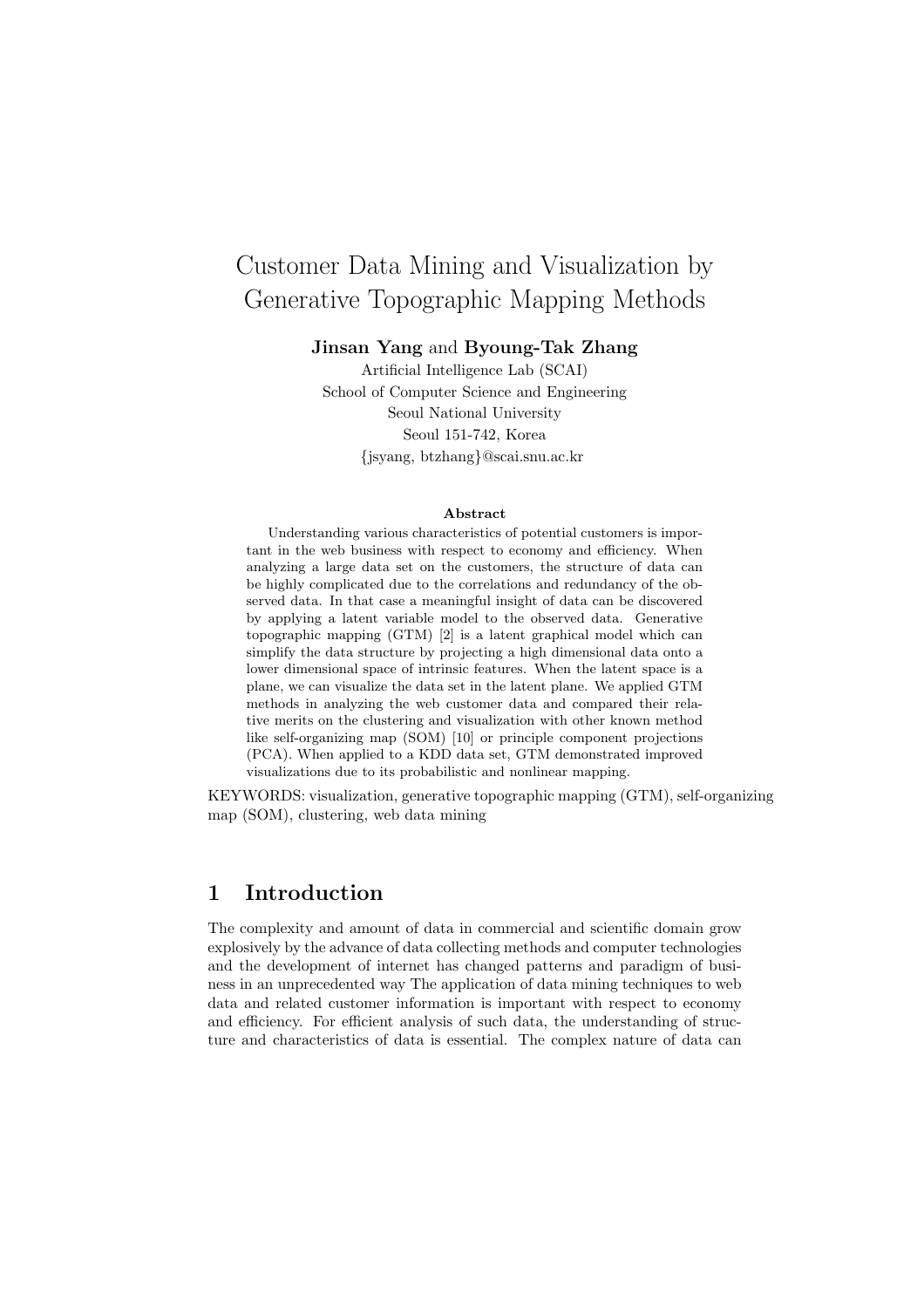be expressed through various models. The model from biological origin is the neural networks which is inspired from extraordinary capabilities of biological systems (via ensembles of neurons) in learning a complex task. By training the neurons in the artificial neural networks the case with several input features can be classified with (supervised) or without (unsupervised) knowing the target [8]. A graphical approach for expressing the data structure can be done by using Bayesian belief networks which show graphically the inter-relations of the various features with local conditional probabilities and log-likelihood of fitness [14]. More direct and intuitive methods of expressing the data structure are the visualization of data through dimension reduction from data space into the visible 2D or 3D space. One of traditional methods is PCA by projecting the data into a lower subspace through minimizing errors. PCA intrinsically assumes that the given data structure can be modeled by linear or flat planes and can show meaningful data structure when this is the case. For the general nonlinear case, SOM is used for visualization. SOM can reflect the structure of the data [10] by expressing the cluster centers in the 2D plane topographically. By selecting the winning node in the plane for each data point, the high dimensional data can be visualized. GTM [2] is a more flexible way of data visualization using a generative model based on their posterior likelihood. GTM can be thought as a nonlinear PCA [7]. Like SOM, GTM maps high dimensional data into a visible 2D plane using predetermined grid. By selecting each grid point in probabilistic way, GTM can project each data point over the entire plane allowing better visualizations. GTM can be connected with SOM by regarding the latent vector as a neuron and the basis function as a connecting strength between neurons [9]. For the clustering of data, we projected the data into the latent space and performed the clustering analysis using k-means clustering algorithm. For the case of SOM, [16] has used the node set as a projection of data for the clustering. But due to the limitation of nodes, the projection is limited to the given nodes (compare Figure 4 and 5 in Section 3).

We will explain more details about GTM in Section 2 and apply them in analyzing the KDD 2000 data of web customers. In section 3, the results of analyzing KDD data under several feature selections are discussed. In section 4, some conclusions and future works are discussed.

## **2 Visualizing complex data by generative topographic mapping**

In the analysis of high dimensional data, there are several extensively used dimension reduction methods. The latent variable model is one of the methodologies by assuming hidden variables and finding the relationships between observed data and hidden variables. GTM can be regarded as a nonlinear generalization of factor analysis to model the nonlinear mappings between latent space and data space. The complexity of data can be taken as a reflection of the intrinsic features or factors and if we can express the data in terms of this intrinsic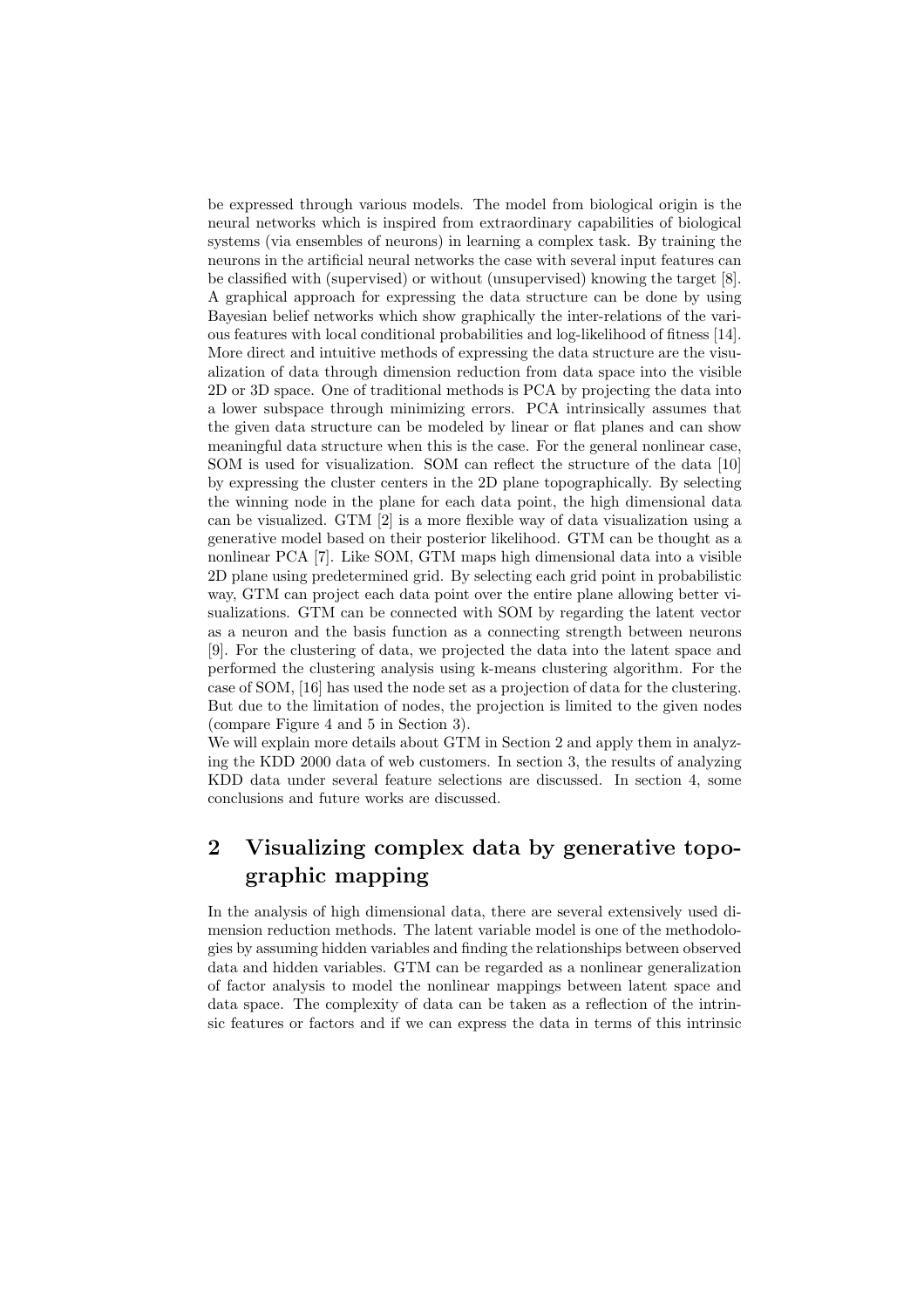features, the data complexity can be greatly reduced allowing correct and easy analysis. GTM assigns each data point to a set of grids based on a probabilistic model (soft clustering) while in SOM the data point is assigned to the closest node or neuron to the data point (hard clustering). Since in GTM, each grid can assume a posterior probability of taking a data point, the clustering can be expressed over the whole latent space.

SOM is an unsupervised neural network algorithm inspired from the biological phenomenon of human brain. When the external images are perceived in the sensory cortex of brain, part of the neurons are stimulated to respond for the incoming spatial images. Similarly SOM maps each high dimensional data point to a 2 dimensional array of nodes preserving topologies of the data structure. By updating reference vectors repeatedly the data structure is reflected in the nodes of the plane. The expression of data structure by SOM is limited on the given node set by winner-take-all selection method and the relationship between data and node set is ambiguous. GTM allows more flexible expression by adopting soft clustering through responsibility of each data point. GTM is a nonlinear PCA for a set of basis functions and much more flexible than PCA when the relationship between feature and latent variable is not linear.

The basic assumption of GTM is through a generative model which defines a relationship between data space and latent space [2]. For  $t \in R^D$  (a data space),  $x \in R^L$  (a latent space) with noise e and a parameter matrix W, the form of generative model of a non-linear mapping  $y$  becomes

$$
t = y(x, W) + e
$$

where  $y(x, W)$  is a product of basis function and weight vector for each observed data. The data point is assigned according to its posterior probability or *responsibility*. The responsibility of assigning the n-th data point to the k-th grid point is

$$
r_{kn} = p(x_k|t_n, W) = \frac{p(t_n|x_k, W)p(x_k)}{p(t_n|W)}
$$

To avoid computational difficulties in calculating the denominator, the distribution of x in the latent space is assumed to be a grid.

$$
p(x) = \frac{1}{K} \sum_{k}^{K} \delta(x - x_k)
$$

Under appropriate settings, it can be shown that this grid vector in the latent space corresponds to a neuron of the SOM and the corresponding basis function corresponds to a binding strength between data and neuron [9].

The basis functions usually consist in three different forms corresponding to bias, linear (polynomial) trends and nonlinearity of the data

$$
\{1, x, \Phi(\mu; \sigma^2)\}
$$

where  $\Phi$  is a Gaussian kernel.

Given the specified grid and a set of basis functions, the data can be modeled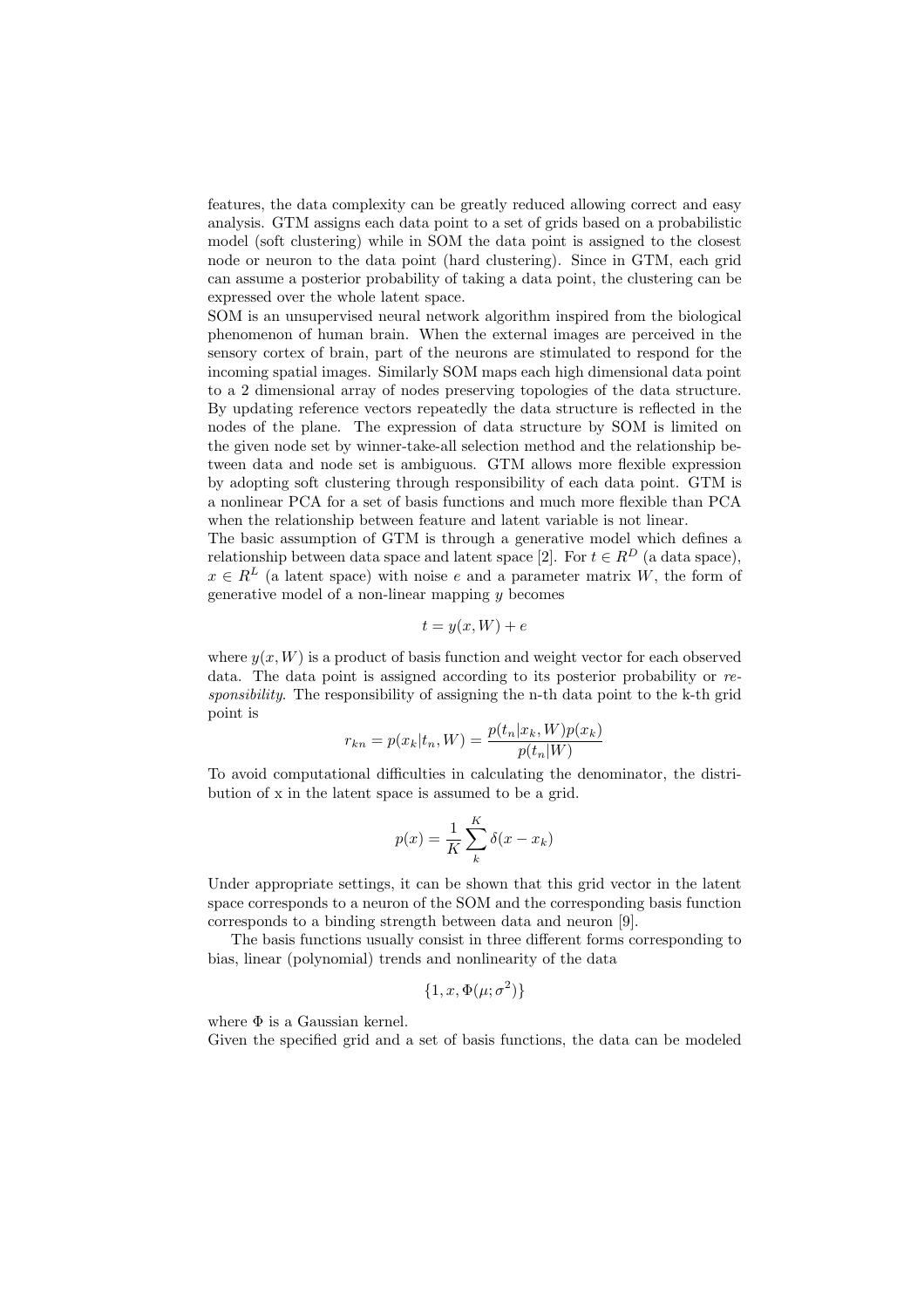iteratively using EM algorithm by updating the parameter matrix  $W$  (M-step) and assigning each data point according to its responsibility (E-step). After modeling the data structure, the data can be projected into the latent space according to the posterior probabilities of grid points for visualization. We analyzed a real web data using topographical mapping methods and compared their visualization aspects in great detail in the next section.

| selection                   | Discriminant                                      | Decision                                                         | naive Bayes                                       |
|-----------------------------|---------------------------------------------------|------------------------------------------------------------------|---------------------------------------------------|
| criteria                    | analysis                                          | trees                                                            |                                                   |
| selected<br>feature<br>sets | v229, v240, v304<br>v368, v283, v396<br>v394, v80 | v234, v237, v240<br>v243, v245, v304<br>v324, v368, v374<br>v412 | v18, v108, v229<br>v369, v417, v451<br>v452, v457 |

Table 1: The composition of feature sets from the three different selection criteria

## **3 Web customer data mining and visualization**

KDD Cup 2000 data (Question 3) is a record of the web customers who have visited an internet company, *Gazelle.com* which sells leg care/wear items during the period of Jan. 30, 2000  $\sim$  March 30, 2000. Understanding these customers can save lots of money and time and provide a useful directions for future marketing and saling of this company. The primary concern of the company is to analyze the characteristics between heavy spenders who spend over \$12 and light spenders who spend less than \$12. The data has 426 features over 1700 cases with a target variable for indication of heavy/light spenders. The features are various measurements of categorical, discrete and continuous characteristics. Examples of features include residence area (categorical), age (discrete), income (discrete), rate of discounted items (continuous) and so on.

#### **3.1 Feature selection**

Since there are over 400 various measurements of features in the data set, appropriate feature selection for the purpose of data analysis is necessary before applying the latent variable model. Feature selection process [3] is summarized in the following four steps: (1) generation of feature set  $(2)$  evaluation by specific criteria (3) stopping conditions (4) validation by test set.

In each step of the selection process an appropriate evaluation method has to be assumed. Distance measure and information gain are two typical selection criteria for the measure of discrimination of clusters. The distance measure is used in evaluating the feature set by measuring the distance between clusters while the information gain is used by measuring the prior and posterior entropy for the feature set. The distance measure used for instance in the discriminant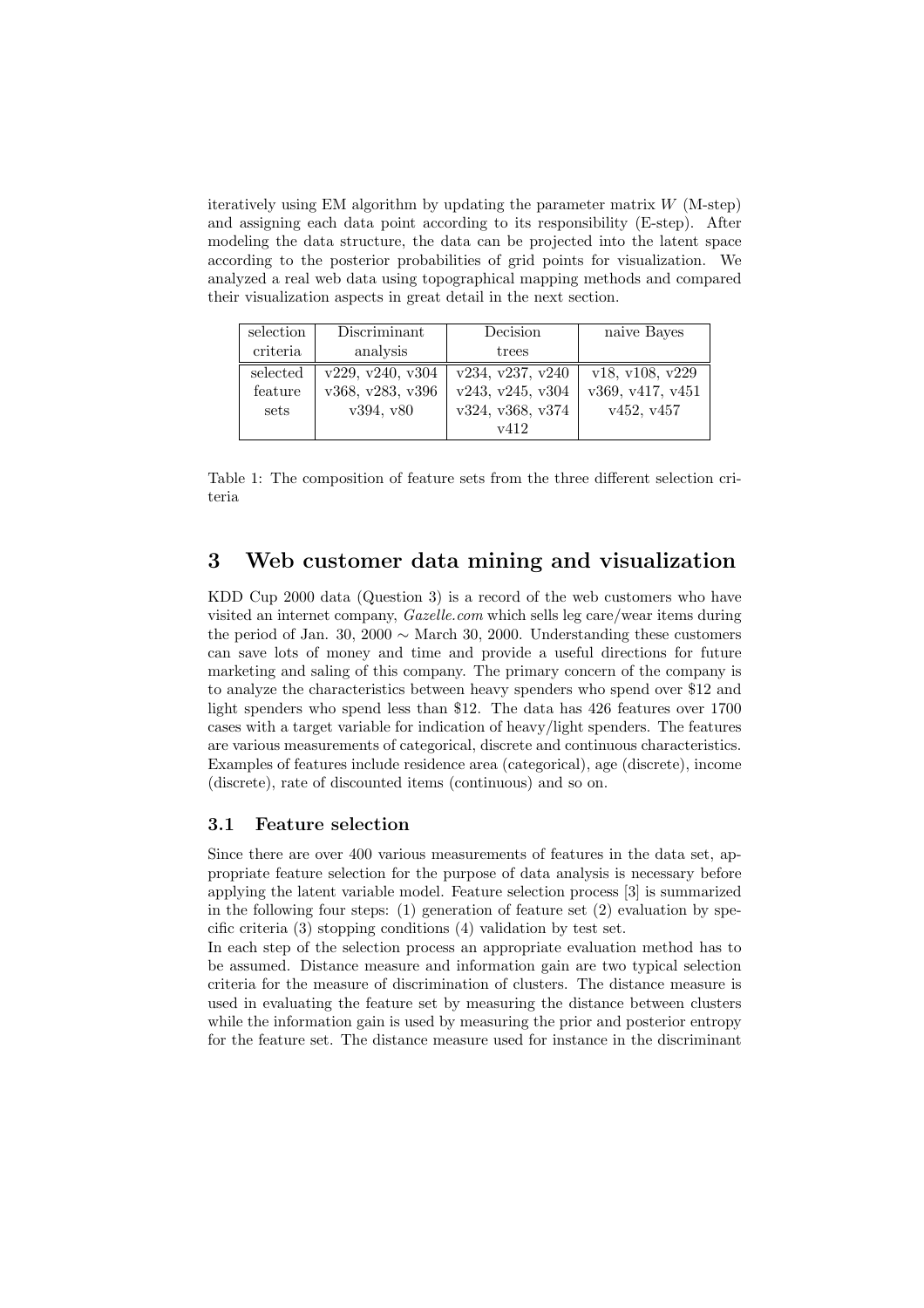

Figure 1: Three GTM plots of KDD data by the feature set selected from discriminant analysis (above), decision tree (middle) and naive Bayes criteria (below) .(o: light spender, x: heavy spender)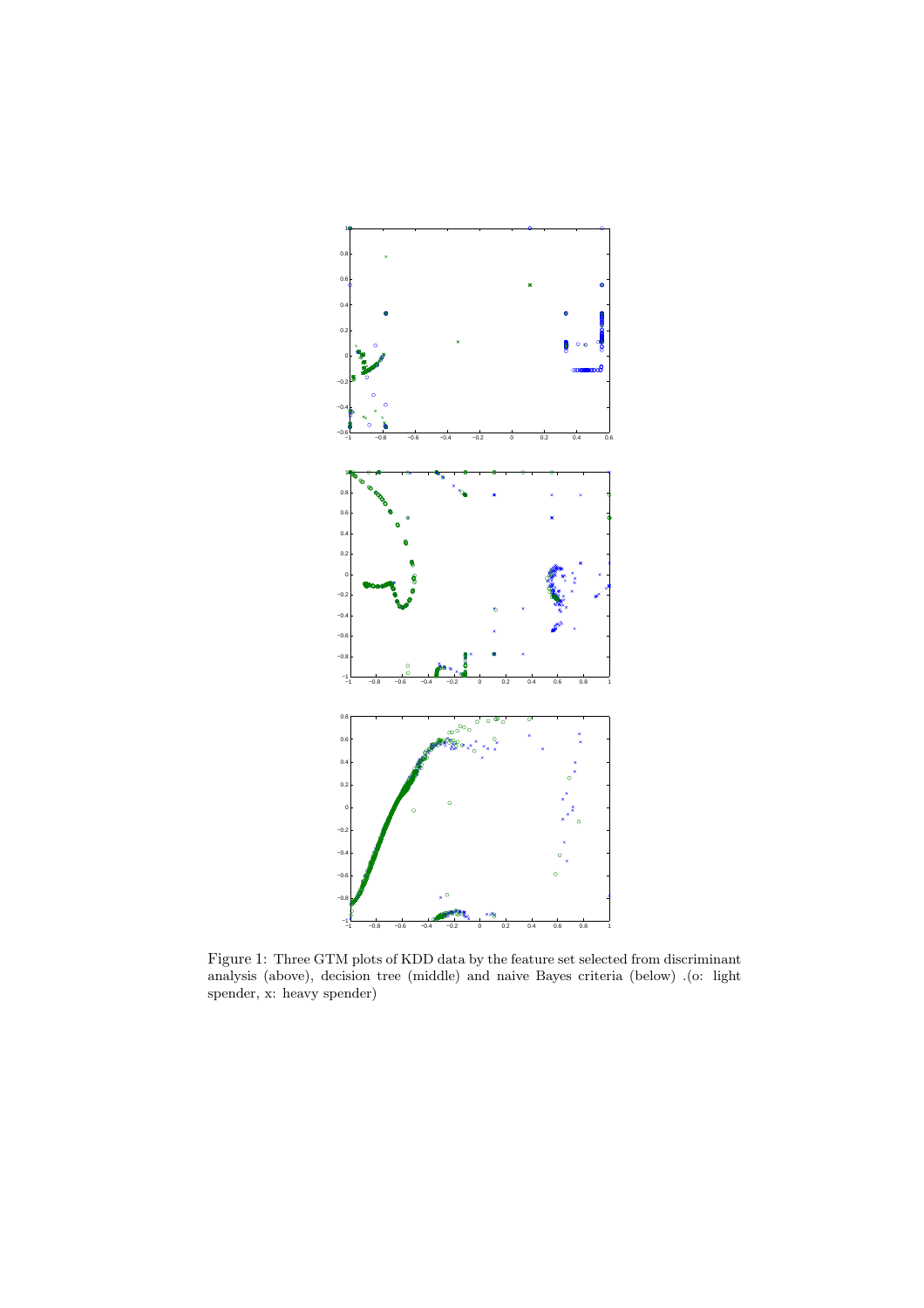

Figure 2: The PCA plot of KDD data ( 'x': heavy spenders 'o': light spenders

analysis is the Mahalanobis distance that is a generalization of Euclidian distance. The densities of each class can be assumed as multi-variate normal or can be estimated by non-parametric density estimations based on kernels or k-nearest neighbor methods [6].

For the selection method, distance measure uses stepwise selections to avoid the redundancy in the feature set. The selection of attributes in the discriminant analysis can be controlled by adjusting the threshold values of selection criteria. On the other hand the decision tree algorithm [12] is utilizing the information gain and the features in the pruned trees can be selected. Other than above two, naive Bayes classifiers [11] select features by calculating the posterior probability of feature selection assuming the conditional independence of features given the target value.

Table 1 shows different sets of features in the KDD data which are selected by each selection method mentioned in the previous section. The discount rate in ordered items (v229, v234  $\sim$  v237), the weight of items (v368, v369) are common for all three methods and the minimum order shipping amount (v304) is common for the first two selections. The third selection contains several interesting features: the geographic location (v18), products purchased on Monday (v108), number of lotion, men, children product views (v417, v451, v452) and average time spent for each page view (v457). The features about men's sports collections (v283), house value (v80), number of free gift (v394), vender (v396) views are in the first selection set. Order line amount (v243, v245), number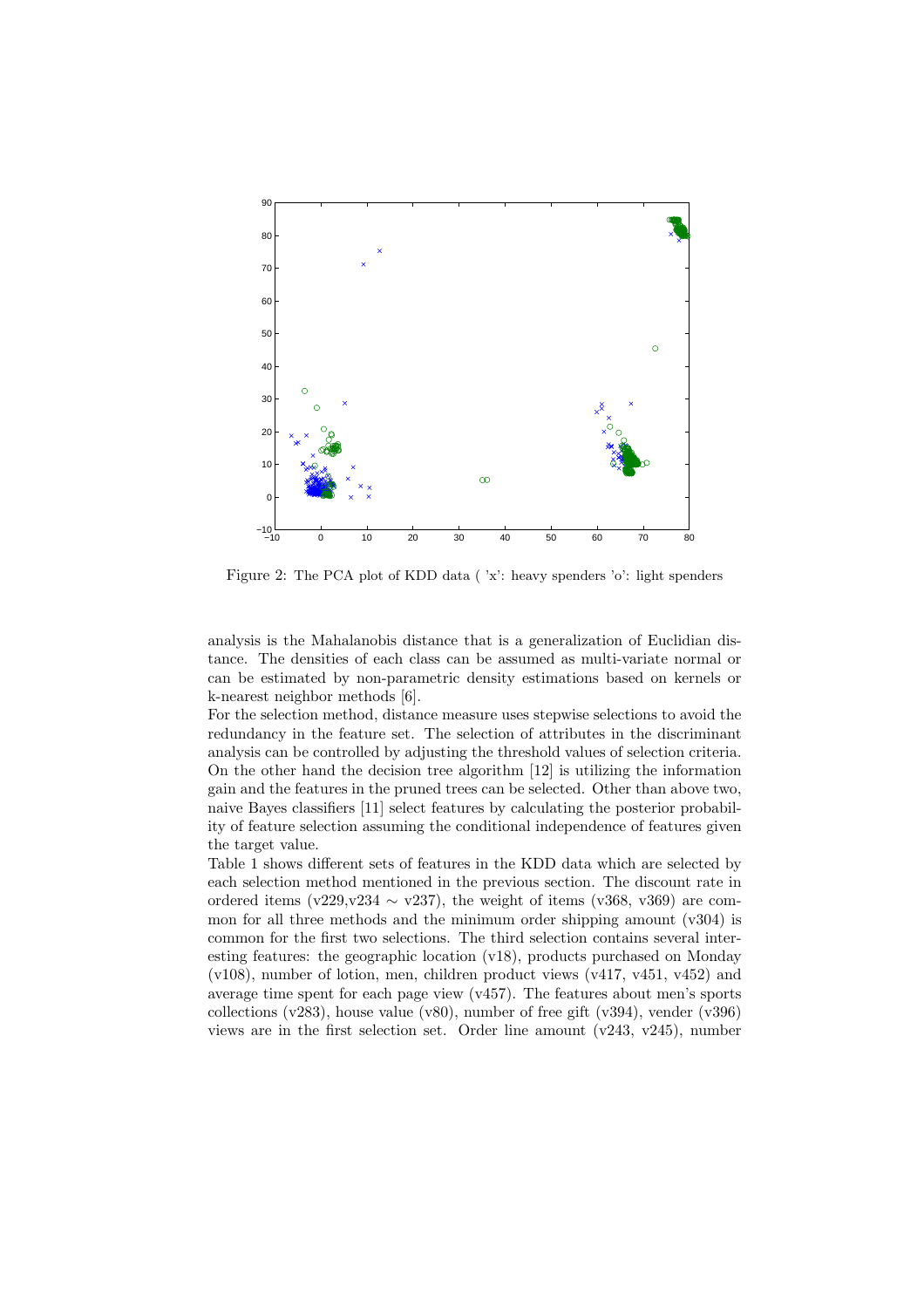

Figure 3: The GTM plot of KDD data with 7 clusters. 'x': heavy spender, 'o': light spender

of leg care, replenishment stock, main template views (v324, v412, v374) are among the second set.

In Figure 1, the plots of three methods applied to the KDD data are compared with respect to the clustering and visualization. The first plot shows a cluster of light spender and three groups of heavy spenders. The second plot has two clusters of light spenders and a cluster of mixed spenders. The third one shows two clusters of light spenders mixed with heavy spenders. The performance of each selection method depends on the nature of data and it is not easy to see which method is better than the others with respect to the visualization.

#### **3.2 Data mining and visualization**

We selected 8 variables by parametric discriminant analysis with 75.1 % of canonical correlation rate and used them for the analysis of KDD data. In PCA plot (Figure 2), the clustering of heavy/light spenders is not so evident. Especially in one cluster (the bottom left cluster in Figure 2) they are heavily mixed indicating non-linear trend of KDD data.

Such ambiguities are greatly resolved in GTM plot (Figure 3) where the clusters are divided and reshaped into 7 clusters. The heavy spenders are divided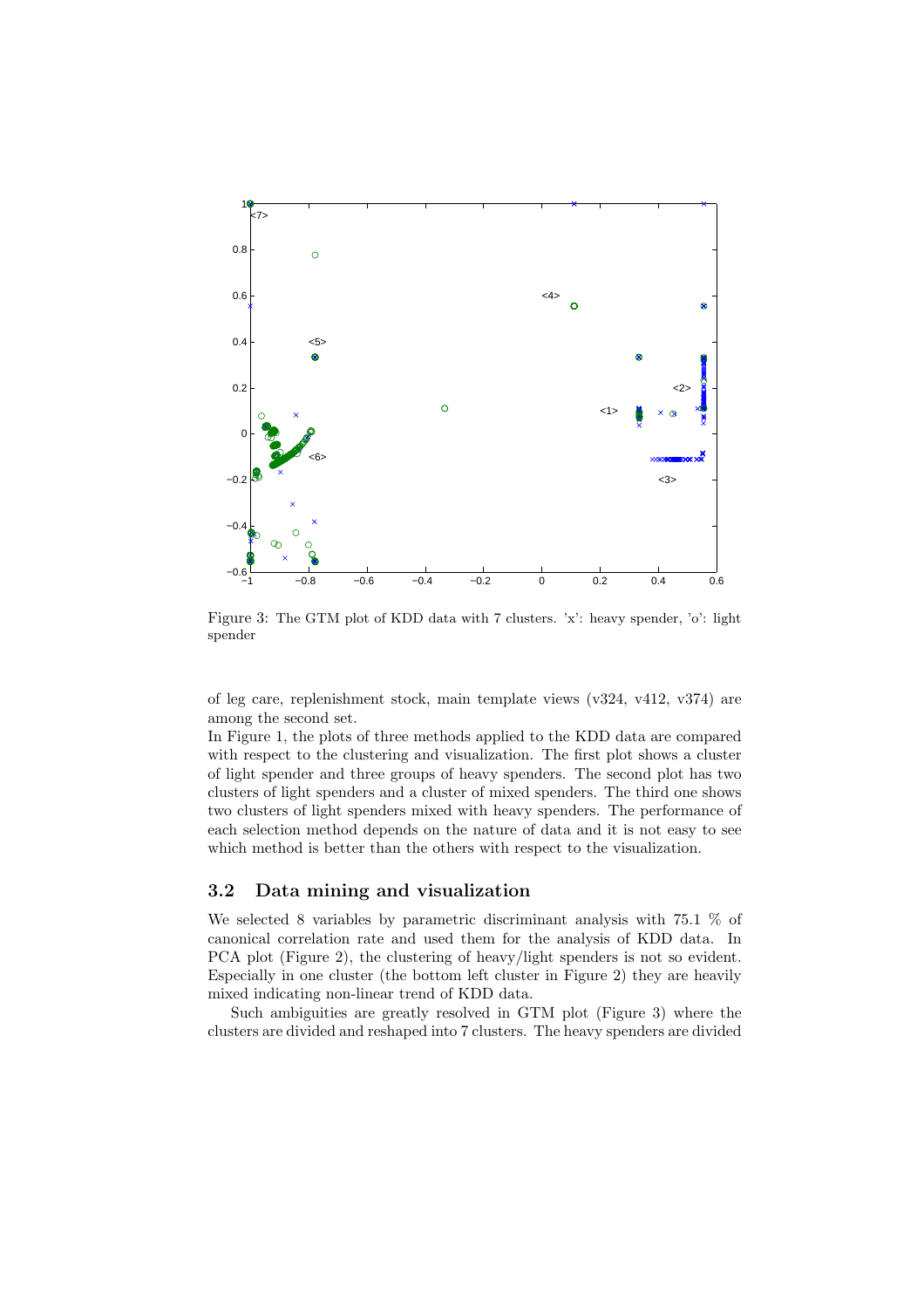

Figure 4: The SOM of KDD data marked with 7 clusters of GTM. The darker color indicates longer distance between neurons



Figure 5: The SOM for the whole set and for each variables: v229,v240,v368 ,v283,v396 and v80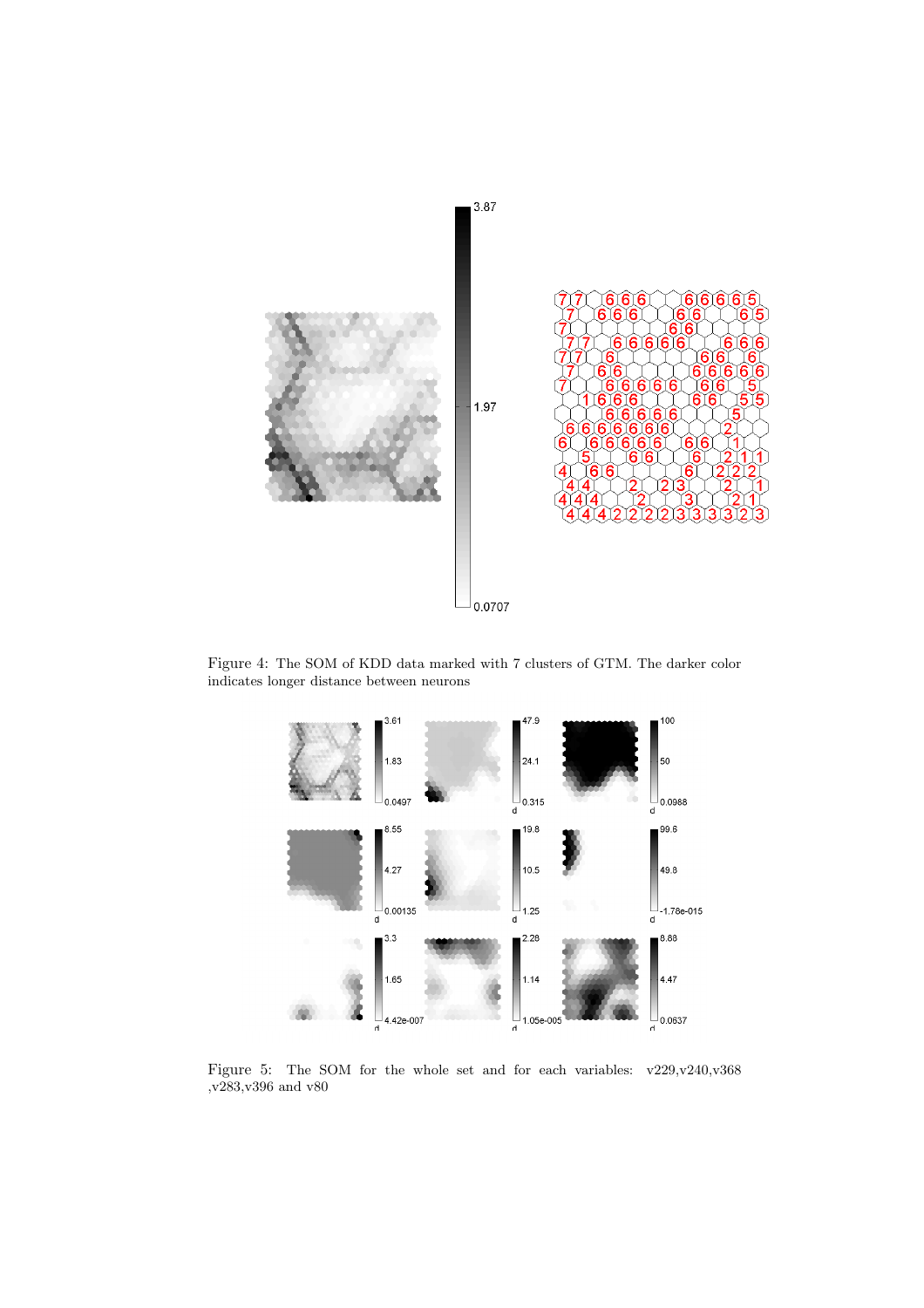

Figure 6: The hierarchical GTM plot of KDD data. The three plots are for clusters 1, 2 and 6 each from top to the bottom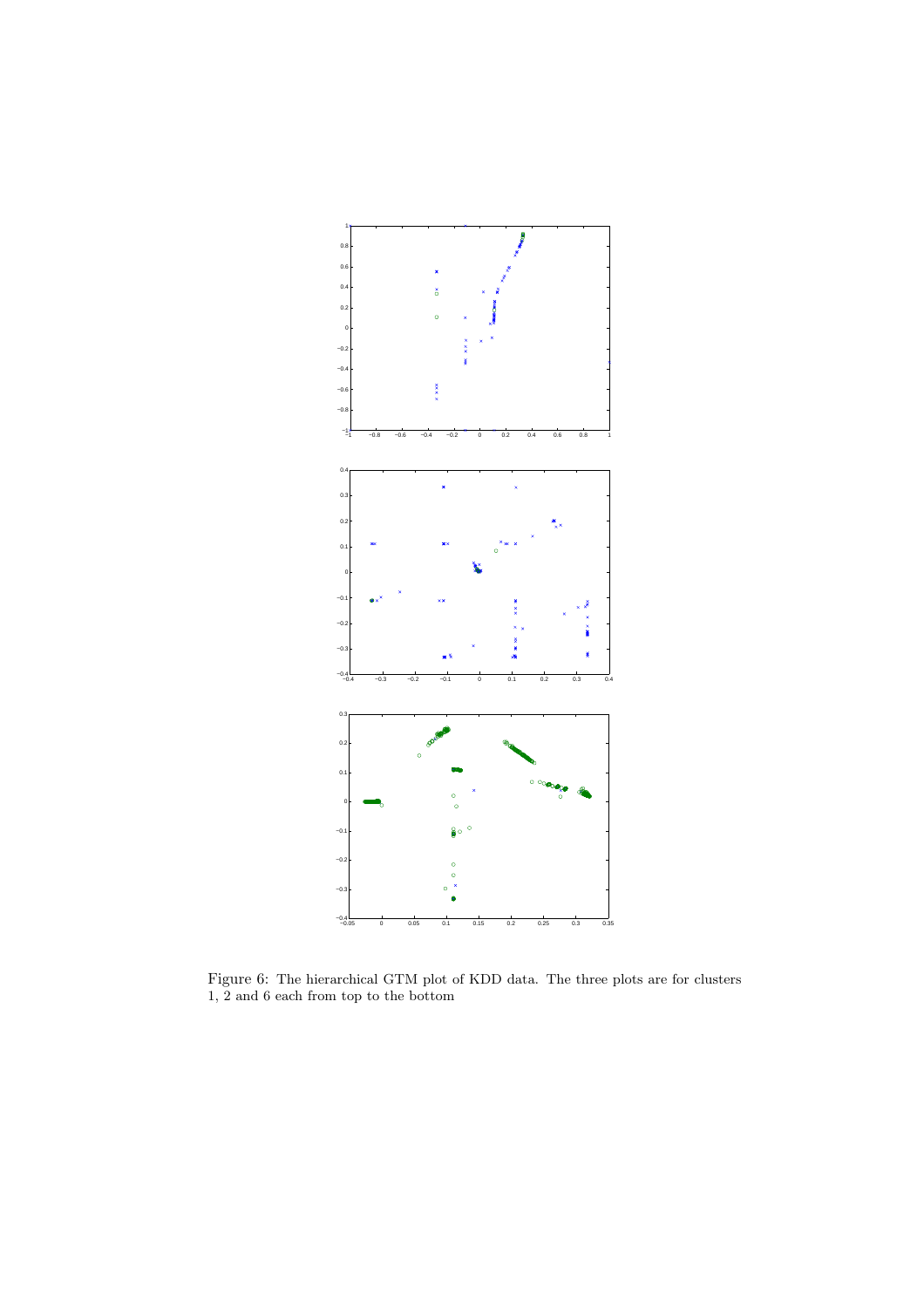| cluster                    |                   | 2                 |                   |                   |
|----------------------------|-------------------|-------------------|-------------------|-------------------|
| $#$ heavy /light           | 76/9              | 141/10            | 62/0              | 0/38              |
| spenders                   |                   |                   |                   |                   |
| wear frequently            | hosiery           | hosiery           | hosiery           | trouser socks     |
| $(\cdot/\text{overall}\%)$ | $(34.2\%/17.6\%)$ | $(29.6\%/17.6\%)$ | $(38.3\%/17.6\%)$ | $(24.3\%/15.2\%)$ |
| hear from                  | friend/family     | friend/family     | other             | other             |
| $(\cdot/\text{overall}\%)$ | $(6.6\%/33.4\%)$  | $(9.9\%/33.4\%)$  | $(40.3\%/29.4\%)$ | $(54.1\%/29.4\%)$ |
| residence area             | west              | west              | east              | east              |
| $(\cdot/\text{overall}\%)$ | $(27.6\%/15.2\%)$ | $(27.6\%/15.2\%)$ | $(53.2\%/39.5\%)$ | $(94.6\%/39.5\%)$ |

Table 2: The composition of seven clusters and their characteristics

| cluster                    | 5                 |                   |                   |  |
|----------------------------|-------------------|-------------------|-------------------|--|
| $#$ heavy /light           | 3/46              | 89/1297           | 3/117             |  |
| spenders                   |                   |                   |                   |  |
| wear frequently            |                   | casual socks      | athletic socks    |  |
| $(\cdot/\text{overall}\%)$ |                   | $(34.3\%/27.8\%)$ | $(47.9\%/17.0\%)$ |  |
| hear from                  | friend/family     |                   |                   |  |
| $(\cdot/\text{overall}\%)$ | $(46.7\%/33.4\%)$ |                   |                   |  |
| residence area             | middle            | west              |                   |  |
| $(\cdot/\text{overall}\%)$ | $(26.7\%/15.9\%)$ | $(49.9\%/15.2\%)$ |                   |  |

Table 3: The composition of seven clusters and their characteristics (cont'd from Table 2.)

into cluster  $#1$  (mixed with 11.84% of light spenders).  $#2$  (mixed with 7.09% of light spenders) and #3 (not mixed) and the light spenders are divided into clusters  $\#4$  (not mixed),  $\#5$  (mixed with 6.12 % of heavy spenders),  $\#6$  (mixed with 6.86% of heavy spenders) and  $#7$  (mixed with 2.56% of heavy spenders). Each cluster shows its own characteristics (Table 2 and 3). One notable result is the formation of cluster  $#4$  which is exactly the group of people who have more than 40% of discounted items in their ordering.

Facts from the KDD data indicate that customers who know the company by *hearing from friend/family* are light spenders (\$8.80), by *other way* are heavy spenders (\$32.19) and customers wearing *athletic and casual socks* are light spenders. Clusters  $#1 \sim #3$  reflect the first two facts and clusters #6 and #7 reflect the third fact (Tables 2 and 3).

In Figure 4, the analysis of KDD data by SOM is proved in U-Matrix (unified distance matrix) with labels of clusters and component-wise SOM plots for each feature are also provided. The U-matrix in the SOM visualizes the relative distance between the neurons by different tones of coloring scales (in Figure 4, darker color represent larger distances between neurons as indicated in the middle scale bar)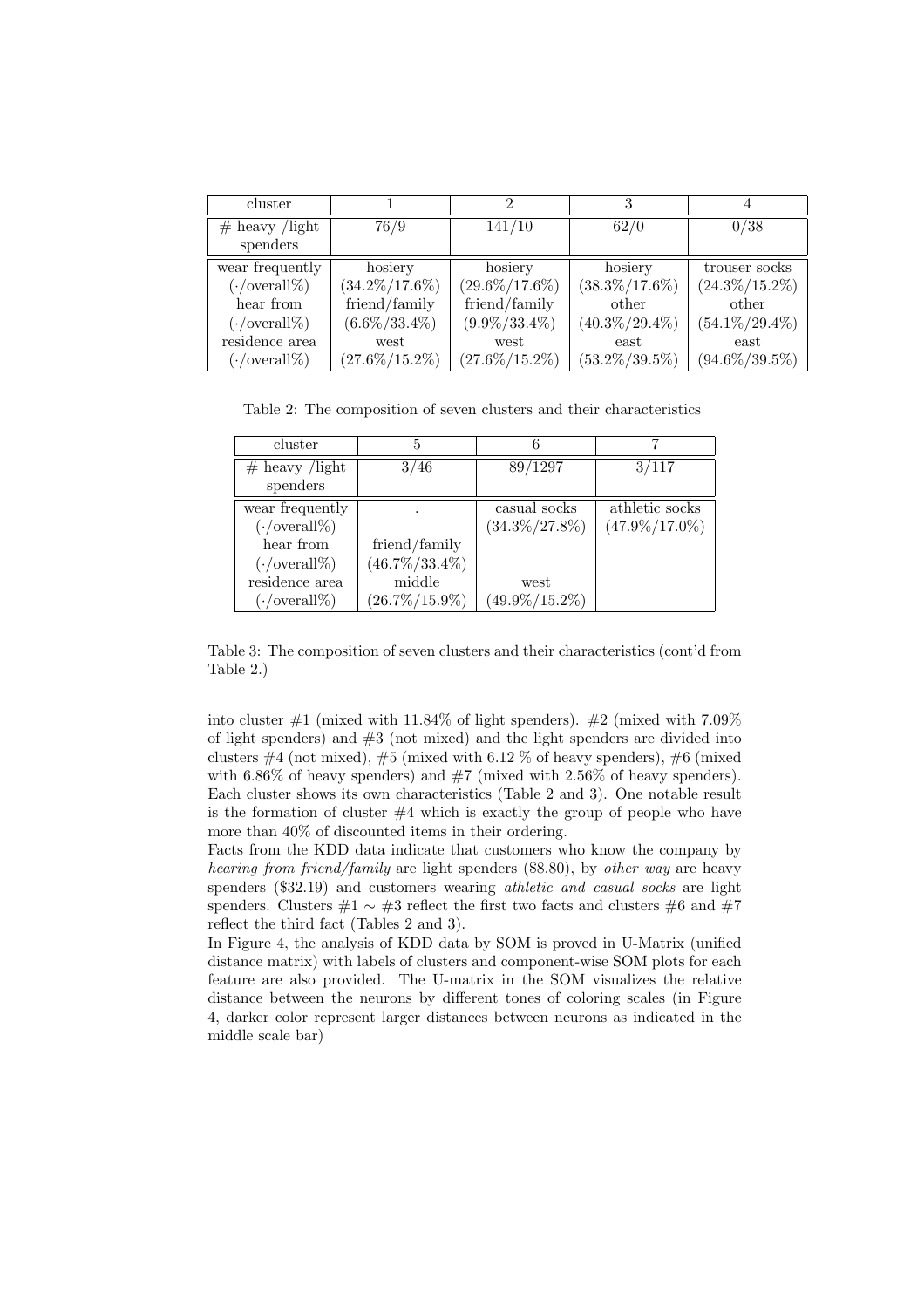There appear about  $7 \sim 9$  clusters in the SOM plot divided by dark boundary of the scaled grey level. Clusters  $#7, #4, #3$  and  $#6$  can be identified easily whereas clusters  $\#1,\#2$  and  $\#5$  are expressed as two clusters each. In component-wise SOM (Figure 5), v229 (the rate of discounted item in order) and v240 (rate of friend promotion in order) highlight clusters #1∼#3, clusters  $\#4$  and  $\#5$  whereas v304 (minimum shipping amount) highlights  $\#4$ .

For KDD data, PCA does not show the structure of the data since the complexity of data goes beyond linearity. In SOM, several clusters are visualized but there still remains some ambiguity since the expression is limited up to the node set. Much flexibility is allowed in GTM since data points can be expressed over the whole latent plane expressing each cluster more compactly. For instance, cluster #4 (lower left corner) in SOM plot (Figure 4) is expressed in GTM as a point reducing ambiguity greatly.

To understand the characteristics of data of complex features, we visualized hierachically the structure of data into the latent plane by GTM in Figure 3 for clusters 1,2 and 6. Depending on the purpose of analysis, each cluster can be further visualized.

## **4 Conclusions and discussions**

We have used GTM for mining a real-life web data. Applied to the KDD Cup 2000 data, the results were compared with those of PCA and SOM. GTM showed a meaningful cluster structure and provided a clear underlying structure of clusters. Since GTM relies on a generative model for the visualization, features are assumed to take continuous measures and categorical variables are not considered in the formation of modeling. Missing values are treated as taking another value  $(= 0)$  in this analysis. If they are approximated properly, a more informative results can be expected. Automatic visualization system based on GTM can be developed with proper parameter selection plans as a future application. When the structure of data is changing dynamically through time, the corresponding visualization process would be much more complicated. Appropriate methods are waiting for the future development.

#### **Acknowledgement**

This work was supported by BK21-IT Program, Brain Science and Engineering Project and IITA.

### **References**

[1] Ansari,S., Kohavi R., Mason, L. and Zhang, Z.(2000). Integrating ecommerce and data mining, *Technical report* Blue Martini Software, CA.